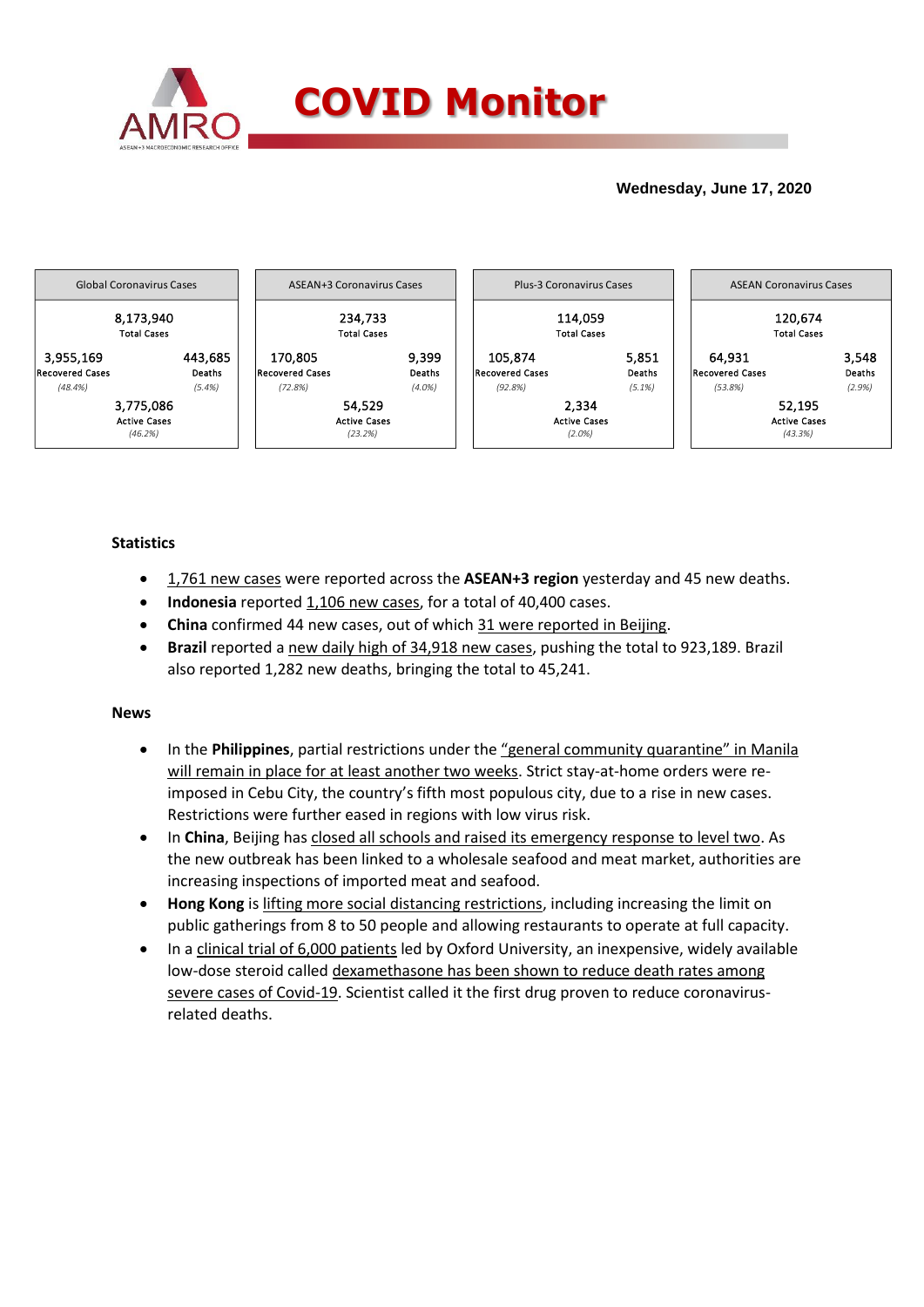

#### Overview of Confirmed COVID-19 Cases

Data as of 16/6/2020

| <b>Economy</b>       | <b>Total</b><br><b>Cases</b> | Cases per 1M<br>Population | <b>New</b><br>Cases | <b>New Cases</b><br>per 1M Pop. | <b>New Cases</b><br>$(7$ -day avg) <sup>1</sup> | <b>ANew</b><br>Cases | Δ% New<br>Cases | <b>Total</b><br><b>Deaths</b> | <b>New</b><br><b>Deaths</b> | Fatality<br><b>Rate (%)</b> | <b>Total</b><br>Recovered | <b>Recovery</b><br>Rate $(%)2$ | Active<br>Cases |
|----------------------|------------------------------|----------------------------|---------------------|---------------------------------|-------------------------------------------------|----------------------|-----------------|-------------------------------|-----------------------------|-----------------------------|---------------------------|--------------------------------|-----------------|
| Global               | 8,173,940                    |                            | 139,436             |                                 |                                                 | 5,856                | 1.7             | 443,685                       | 6,786                       | 5.4                         | 3,955,169                 | 48.4                           | 3,775,086       |
| ASEAN+3              | 234,733                      |                            | 1,761               |                                 |                                                 | $-149$               | 0.8             | 9,399                         | 45                          | 4.0                         | 170,805                   | 72.8                           | 54,529          |
| Plus-3               | 114,059                      |                            | 132                 |                                 |                                                 | $-15$                | 0.1             | 5,851                         | 6                           | 5.1                         | 105,874                   | 92.8                           | 2,334           |
| <b>ASEAN</b>         | 120,674                      |                            | 1,629               |                                 |                                                 | $-134$               | 1.4             | 3,548                         | 39                          | 2.9                         | 64,931                    | 53.8                           | 52,195          |
|                      |                              |                            |                     |                                 |                                                 |                      |                 |                               |                             |                             |                           |                                |                 |
| China                | 83,265                       | 59                         | 44                  | 0.0                             |                                                 | $\overline{4}$       | 0.1             | 4,634                         | $\pmb{0}$                   | 5.6                         | 78,379                    | 94.1                           | 252             |
| Hong Kong, China     | 1,112                        | 146                        | $\mathbf 0$         | 0.0                             |                                                 | $-3$                 | 0.0             | 4                             | $\mathbf 0$                 | 0.4                         | 1,069                     | 96.1                           | 39              |
| Japan                | 17,484                       | 139                        | 45                  | 0.4                             |                                                 | $-25$                | 0.3             | 934                           | 5                           | 5.3                         | 15,652                    | 89.5                           | 898             |
| Korea                | 12,198                       | 234                        | 43                  | 0.8                             |                                                 | 9                    | 0.4             | 279                           | $\mathbf{1}$                | 2.3                         | 10,774                    | 88.3                           | 1,145           |
|                      |                              |                            |                     |                                 |                                                 |                      |                 |                               |                             |                             |                           |                                |                 |
| Indonesia            | 40,400                       | 150                        | 1,106               | 4.1                             |                                                 | 89                   | 2.8             | 2,231                         | 33                          | 5.5                         | 15,703                    | 38.9                           | 22,466          |
| Malaysia             | 8,505                        | 256                        | 11                  | 0.3                             |                                                 | $-30$                | 0.1             | 121                           | $\pmb{0}$                   | 1.4                         | 7,733                     | 90.9                           | 651             |
| Philippines          | 26,781                       | 243                        | 361                 | 3.3                             |                                                 | $-129$               | 1.4             | 1,103                         | 5                           | 4.1                         | 6,552                     | 24.5                           | 19,126          |
| Singapore            | 40,969                       | 7,185                      | 151                 | 26.5                            |                                                 | $-63$                | 0.4             | 26                            | 0                           | 0.1                         | 31,163                    | 76.1                           | 9,780           |
| Thailand             | 3,135                        | 46                         | 0                   | 0.0                             |                                                 | $\mathbf 0$          | 0.0             | 58                            | 0                           | 1.9                         | 2,993                     | 95.5                           | 84              |
|                      |                              |                            |                     |                                 |                                                 |                      |                 |                               |                             |                             |                           |                                |                 |
| Brunei Darussalam    | 141                          | 313                        | $\mathbf 0$         | 0.0                             |                                                 | $\mathbf 0$          | 0.0             | 3                             | $\mathbf{1}$                | 2.1                         | 138                       | 97.9                           | $\mathsf 0$     |
| Cambodia             | 128                          | 8                          | 0                   | 0.0                             |                                                 | 0                    | 0.0             | $\mathbf 0$                   | $\mathbf 0$                 | 0.0                         | 126                       | 98.4                           | $\overline{2}$  |
| Lao PDR              | 19                           | 3                          | 0                   | 0.0                             | м                                               | $\mathbf 0$          | 0.0             | $\mathbf 0$                   | $\mathbf 0$                 | 0.0                         | 19                        | 100.0                          | $\mathsf 0$     |
| Myanmar              | 262                          | 5                          | 0                   | 0.0                             | ∧nn                                             | $-1$                 | 0.0             | 6                             | $\mathbf 0$                 | 2.3                         | 179                       | 68.3                           | 77              |
| Vietnam              | 334                          | $\overline{3}$             | 0                   | 0.0                             |                                                 | $\mathbf 0$          | 0.0             | $\Omega$                      | $\Omega$                    | 0.0                         | 325                       | 97.3                           | 9               |
|                      |                              |                            |                     |                                 |                                                 |                      |                 |                               |                             |                             |                           |                                |                 |
| Belgium              | 60,155                       | 5,223                      | 55                  | 4.8                             |                                                 | $-68$                | 0.1             | 9,663                         | $\overline{2}$              | 16.1                        | 16,625                    | 27.6                           | 33,867          |
| France               | 189,670                      | 2,918                      | $\mathbf 0$         | 0.0                             |                                                 | $-26$                | 0.0             | 29,484                        | 109                         | 15.5                        | 69,943                    | 36.9                           | 90,168          |
| Germany              | 188,252                      | 2,269                      | 570                 | 6.9                             |                                                 | 406                  | 0.3             | 8,820                         | 13                          | 4.7                         | 172,842                   | 91.8                           | 6,590           |
| Italy                | 237,500                      | 3,943                      | 210                 | 3.5                             |                                                 | $-91$                | 0.1             | 34,405                        | 34                          | 14.5                        | 178,526                   | 75.2                           | 24,569          |
| Netherlands          | 49,087                       | 2,841                      | 139                 | 8.0                             |                                                 | $-26$                | 0.3             | 6,070                         | 5                           | 12.4                        |                           | ä,                             |                 |
| Spain                | 244,328                      | 5,213                      | 219                 | 4.7                             |                                                 | 38                   | 0.1             | 28,752                        | $\Omega$                    | 11.8                        | 150,376                   | 61.5                           | 53,521          |
| Switzerland          | 31,154                       | 3,603                      | 23                  | 2.7                             |                                                 | 9                    | 0.1             | 1,954                         | 15                          | 6.3                         | 28,900                    | 92.8                           | 300             |
| United Kingdom       | 299,600                      | 4,455                      | 1,285               | 19.1                            |                                                 | 312                  | 0.4             | 42,054                        | 233                         | 14.0                        |                           | $\omega$                       |                 |
| Brazil               | 923,189                      | 4,368                      | 34,918              | 165.2                           |                                                 | 14,271               | 3.9             | 45,241                        | 1,282                       | 4.9                         | 490,005                   | 53.1                           | 387,943         |
|                      | 101,087                      |                            | 324                 | 8.6                             |                                                 | $-35$                | 0.3             | 8,271                         |                             |                             |                           | 61.2                           | 30,917          |
| Canada               |                              | 2,673                      |                     |                                 |                                                 |                      |                 |                               | 43                          | 8.2                         | 61,899                    |                                |                 |
| Chile                | 184,449                      | 9,479                      | 5,013               | 257.6                           |                                                 | $-130$               | 2.8             | 3,383                         | 21                          | 1.8                         | 156,232                   | 84.7                           | 24,834          |
| Mexico               | 154,863                      | 1,219                      | 4,599               | 36.2                            |                                                 | 1,172                | 3.1             | 18,310                        | 730                         | 11.8                        | 115,394                   | 74.5                           | 21,159          |
| Peru                 | 237,156                      | 7,225                      | 4,164               | 126.9                           |                                                 | 908                  | 1.8             | 7,056                         | 196                         | 3.0                         | 125,205                   | 52.8                           | 104,895         |
| <b>United States</b> | 2,131,492                    | 6,439                      | 23,643              | 71.4                            |                                                 | 3,756                | 1.1             | 116,803                       | 836                         | 5.5                         | 583,503                   | 27.4                           | 1,431,186       |
|                      | 7,370                        | 284                        | 23                  | 0.9                             |                                                 | 11                   | 0.3             | 103                           | $\mathbf 0$                 |                             | 6,861                     | 93.1                           | 407             |
| Australia<br>India   | 354,065                      | 259                        | 11,039              | 8.1                             |                                                 | 796                  | 3.2             | 11,903                        |                             | 1.4<br>3.4                  | 186,935                   | 52.8                           | 155,227         |
|                      |                              |                            |                     |                                 |                                                 |                      |                 |                               | 2,003                       |                             |                           |                                |                 |
| Iran                 | 192,439                      | 2,287                      | 2,563               | 30.5                            |                                                 | 114                  | 1.3             | 9,065                         | 115                         | 4.7                         | 152,675                   | 79.3                           | 30,699          |
| Russia               | 544,725                      | 3,715                      | 8,241               | 56.2                            |                                                 | 24                   | 1.5             | 7,274                         | 193                         | 1.3                         | 293,780                   | 53.9                           | 243,671         |
| Saudi Arabia         | 136,315                      | 3,921                      | 4,267               | 122.7                           |                                                 | $-240$               | 3.2             | 1,052                         | 41                          | 0.8                         | 89,540                    | 65.7                           | 45,723          |
| Turkey               | 181,298                      | 2,157                      | 1,467               | 17.5                            |                                                 | $-125$               | 0.8             | 4,842                         | 17                          | 2.7                         | 153,379                   | 84.6                           | 23,077          |

Source: Haver Analytics, sourced from John Hopkins University; AMRO staff calculations.

Notes: New cases since previous day. Δ% refers to percentage change since previous day. Fatality rate measured as deaths per confirmed infections.

1/ Since January 31, 2020.

2/ Recovery rate is a proxy for the stage of the cycle.